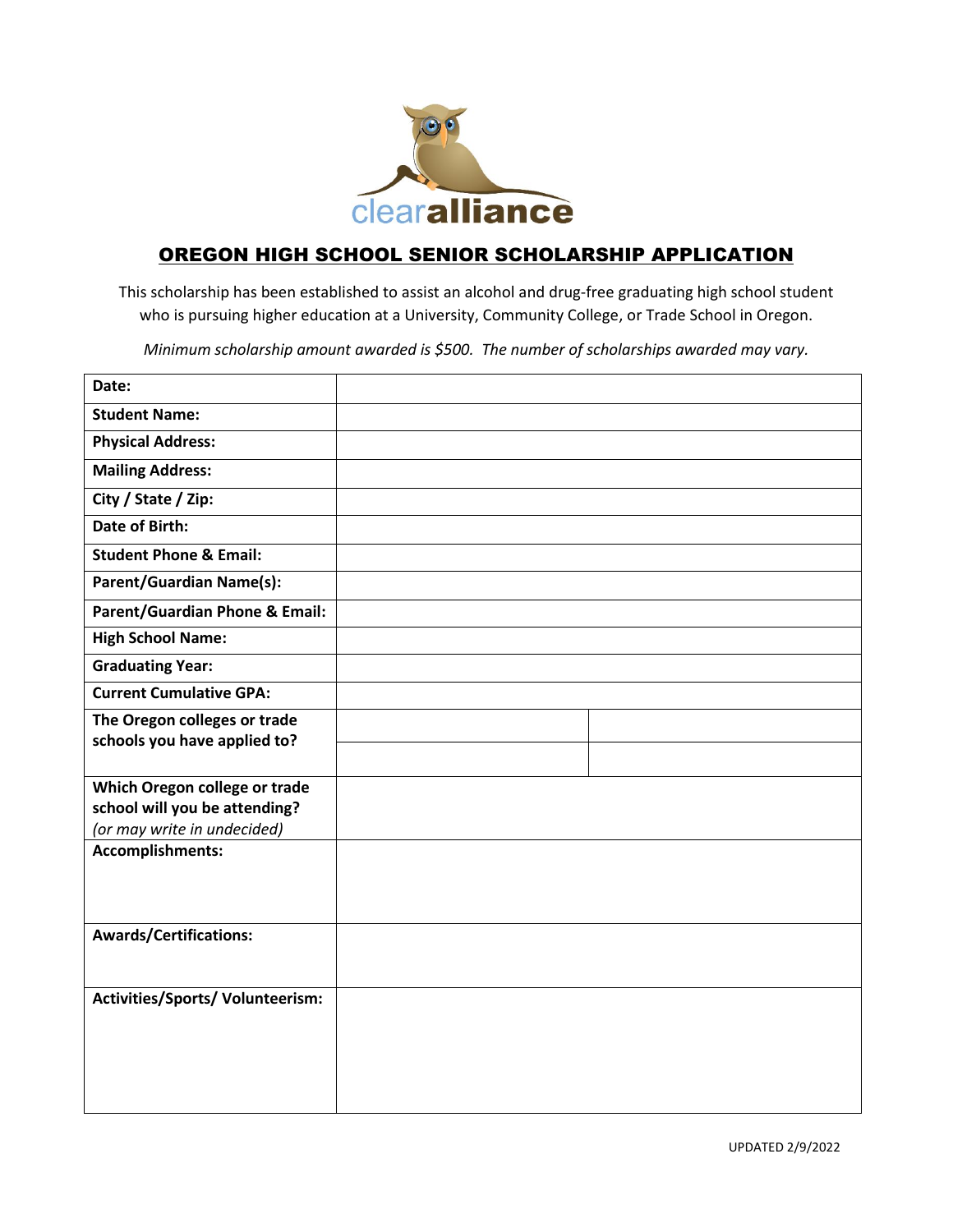

# **POTENTIAL SCHOLARSHIP RECIPIENT PERMISSION FORM**

I \_\_\_\_\_\_\_\_\_\_\_\_\_\_\_\_\_\_\_\_\_\_\_\_\_\_\_\_\_\_\_\_\_\_voluntarily agree for my photo to be used on the CLEAR Alliance website, social media pages, and/or newsletter in relation to being awarded a scholarship, sponsored by CLEAR Alliance.

I understand and agree to the following:

- CLEAR Alliance may use my name or likeliness in photos, materials, websites, social media, and advertisements associated with scholarship advertisements only, both digital and print.
- I hereby irrevocably authorize CLEAR Alliance to edit, alter, copy, exhibit, publish, or distribute materials with my name or likeness for the purpose of scholarship advertisement only. In addition, I waive any right to inspect or approve the finished product wherein my name or likeness appears. Additionally, I waive any right to royalties or other compensation arising from or related to the use of my name or likeness by the CLEAR Alliance.

### **Signed as participating youth. Legal parent/guardian signature is required if recipient is under 18.**

| Date                                     |  |  |
|------------------------------------------|--|--|
| <b>Student Printed Name</b>              |  |  |
| <b>Student Signature</b>                 |  |  |
| <b>Student Phone Number</b>              |  |  |
| <b>Complete If Recipient Is Under 18</b> |  |  |
|                                          |  |  |
| Parent/Guardian Printed Name             |  |  |
| Parent/Guardian Signature                |  |  |